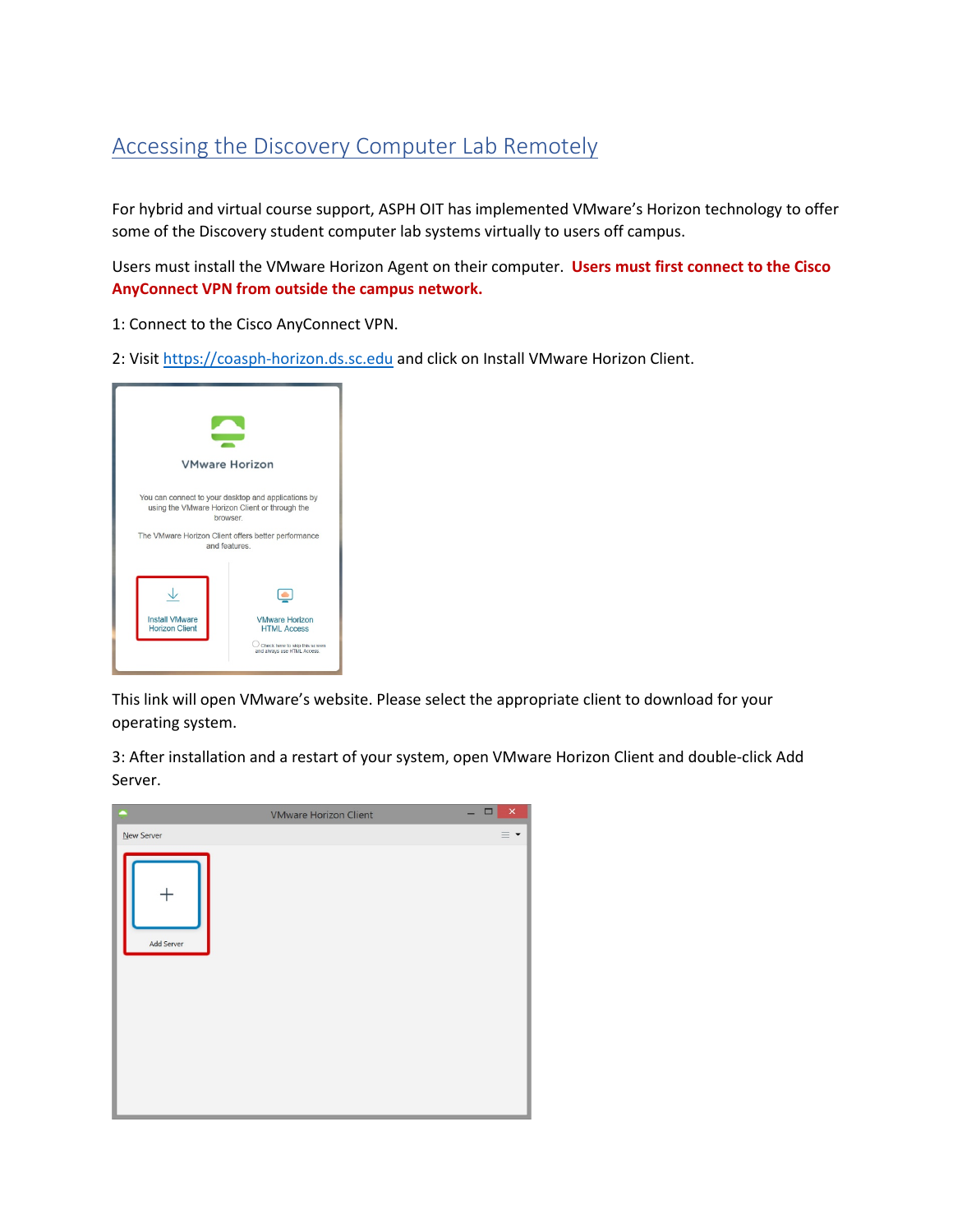4: Enter in the server information shown below.

| <b>VMware Horizon Client</b>            | × |  |  |  |
|-----------------------------------------|---|--|--|--|
| Enter the name of the Connection Server |   |  |  |  |
| https://coasph-horizon.ds.sc.edu        |   |  |  |  |
|                                         |   |  |  |  |
| Cancel<br>Connect                       |   |  |  |  |

5: When prompted for a username and password, enter your campus account information.

|            | Login                            | $\times$ |
|------------|----------------------------------|----------|
| Server:    | https://coasph-horizon.ds.sc.edu |          |
| User name: |                                  |          |
| Password:  |                                  |          |
|            | Cancel                           | Login    |

6: Once connected to the server, double-click the ASPH Discovery Lab box to connect to one of the physical Discovery student computer lab systems.